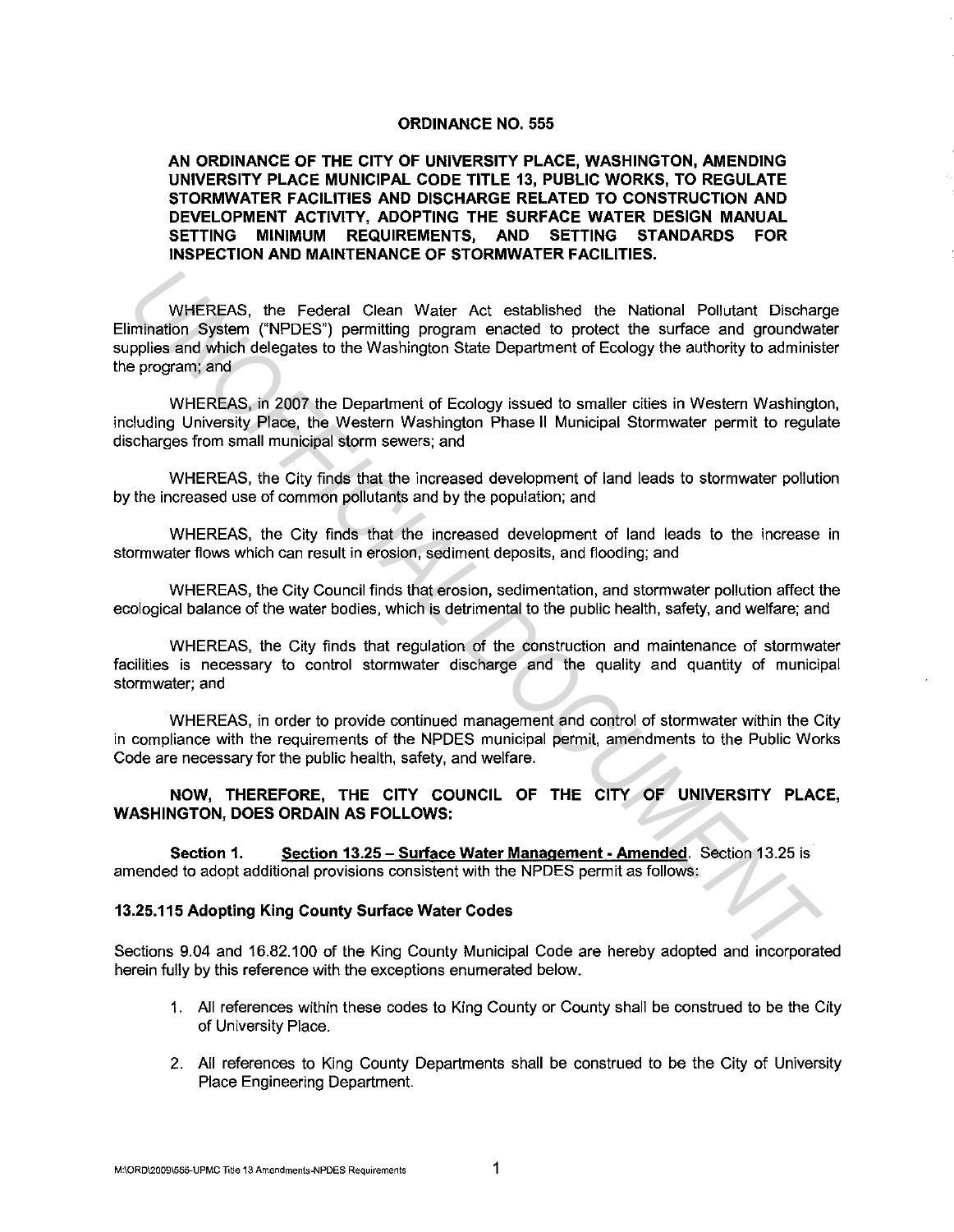- 3. Section 9.04.020.Z.3 is hereby revised to read: Has a project site of fifty acres or more within a critical aquifer recharge area, as defined in UPMC 17.20.
- 4. Section 9.04.020.VV is hereby revised to read: "Surface Water Design Manual" means the manual, and supporting documentation referenced or incorporated in the manual, describing surface and storm water design and analysis requirements, procedures and guidance that has been formally adopted in UPMC 13.05.320
- 5. Section 9.04.030(4) is hereby revised to read: Contains or is adjacent to a flood hazard area as defined in UPMC 17.30.
- 6. Section 9.04.050(A)(7) is hereby revised to read: Financial guarantees and liability. All drainage facilities constructed or modified for projects, except downspout infiltration and dispersion systems for single family residential lots, must comply with the liability requirements of K.C.C 9.04.100 and the financial guarantee requirements of UPMC 13.05 Article VI.
- 7. Section 9.04.050(C)(4) is hereby revised to read: A request for an adjustment shall be processed in accordance with the procedures specified in the Surface Water Design Manual and UPMC 13.05.
- 8. Section 9.04.050(D) is hereby revised to read: The drainage review requirements in this section and in the Surface Water Design Manual may be modified or waived under the procedures in UPMC 13.05.
- 9. Section 9.04.095 is hereby revised to read: **Vesting period for lots in final short plats.**  Unless the department finds that a change in conditions creates a serious threat to the public health or safety in the short subdivision, for a period of five years after recording, a lot within a short subdivision shall be governed by the provisions of this chapter in effect at the time a fully completed application for short subdivision approval was filed in accordance with UPMC 22.05. 5. Section 9.04.036(4) is hereby revised to read: Contains or is adjacent to a flood hazard are<br>started in UPMC 17.30.<br>**6.** Section 9.04.050(A)(7) is hereby revised to read: Financial guarantees and liability. *I*<br>drained
	- 10. The last sentence of Section 9.04.100 is hereby revised to read: If this liability insurance is not kept in effect as required, University Place may initiate enforcement action pursuant to UPMC 1.20.
	- 11. Section 9.04.140(A)(1) is hereby revised to read: The director is authorized to promulgate and adopt administrative rules under the procedures specified in UPMC 13.05 for the purpose of implementing and enforcing the provisions of this chapter.
	- 12. Section 9.04.196 is hereby deleted.
	- 13. Section 16.82.100(A)(2) is hereby revised to read: All disturbed areas including faces of cuts and fill slopes shall be prepared and maintained to control erosion in compliance with UPMC 13.25 Article Ill.

## **13.25.120 Design standards.**

A. The King County Surface Water Design Manual (KCSWDM) and the King County Stormwater Pollution Prevention Manual and the portions of the King County Road Standards referenced therein are hereby adopted and incorporated fully into this chapter by this reference. The King County Surface Water Design Manual sets forth the drainage and erosion control requirements as supplemented herein. In these documents, all references to King County or the County shall be construed to refer to the City of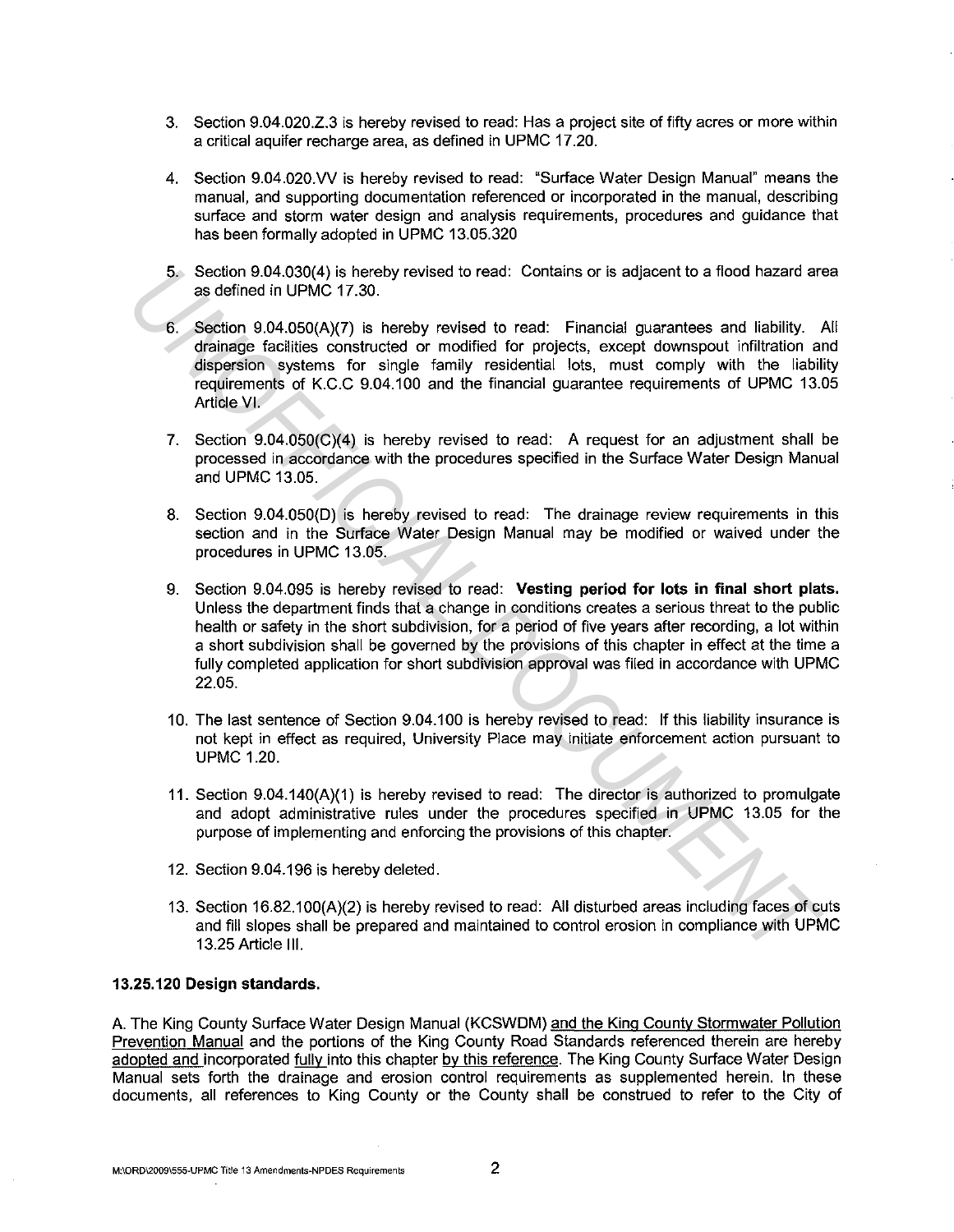University Place; all references to the King County Department of Development and Environmental Services (DDES) or the Water and Land Resources Division of the King County Department of Natural Resources (WLR), shall be hereby revised to read the City of University Place Community Development Engineering Department or such other department as the City Manager may designate to enforce this chapter.

- B. The design standards shall be applied in the following hierarchy of precedence:
- 1. University Place Municipal Code;
- 2. King County Surface Water Design Manual;
- 3. King County Stormwater Pollution Prevention Manual
- 4. King County Road Standards;

5. Washington State Department of Transportation (WSDOT) Standard Specifications for Road, Bridge, and Municipal Construction;

- 6. WSDOT Design Manual;
- 7. WSDOT Construction Manual.

C. The term "critical drainage area" in the King County Surface Water Design Manual shall have the meaning of "critical area" as defined in Chapter 13.05 UPMC, Article II, and classified in UPMC Title 17.

D. The term "landslide hazard drainage area" in the King County Surface Water Design Manual shall have the meaning of "landslide and erosion hazard area" as defined in Chapter 13.05 UPMC, Article II, and classified in UPMC Title 17. University Place Municipal Code;<br>
King County Stormwater Pollution Prevention Manual;<br>
King County Stormwater Pollution Prevention Manual<br>
King County Road Standards;<br>
Washington State Department of Transportation (WSDOT)

E. A site development permit is added to the permits and approvals listed in Section 1.1.1 of the King County Surface Water Design Manual.

F. Core Requirement No. 3 "Impervious Surface Performance Exemption" of the KCSWPM is deleted and not in effect.

G. Core Requirement No. 5 provision for the allowance for projects in the residential zone that result in no more than 4% total impervious surface and no more than 15% pervious surface is deleted and not in effect.

**H.** Soil equality and depth criteria located in reference Section 4-A of the KCSWPM is hereby specifically adopted by reference as the sole criteria.

I. King County's approved method for modeling impervious area for rain garden credits in the KCSWDM is hereby specifically adopted by reference as the method for determining credits for Treatment under Minimum Requirement No. 6.

(Ord. 518 § 1, 2008; Ord. 423 § 40, 2004; Ord. 395 § 3, 2003).